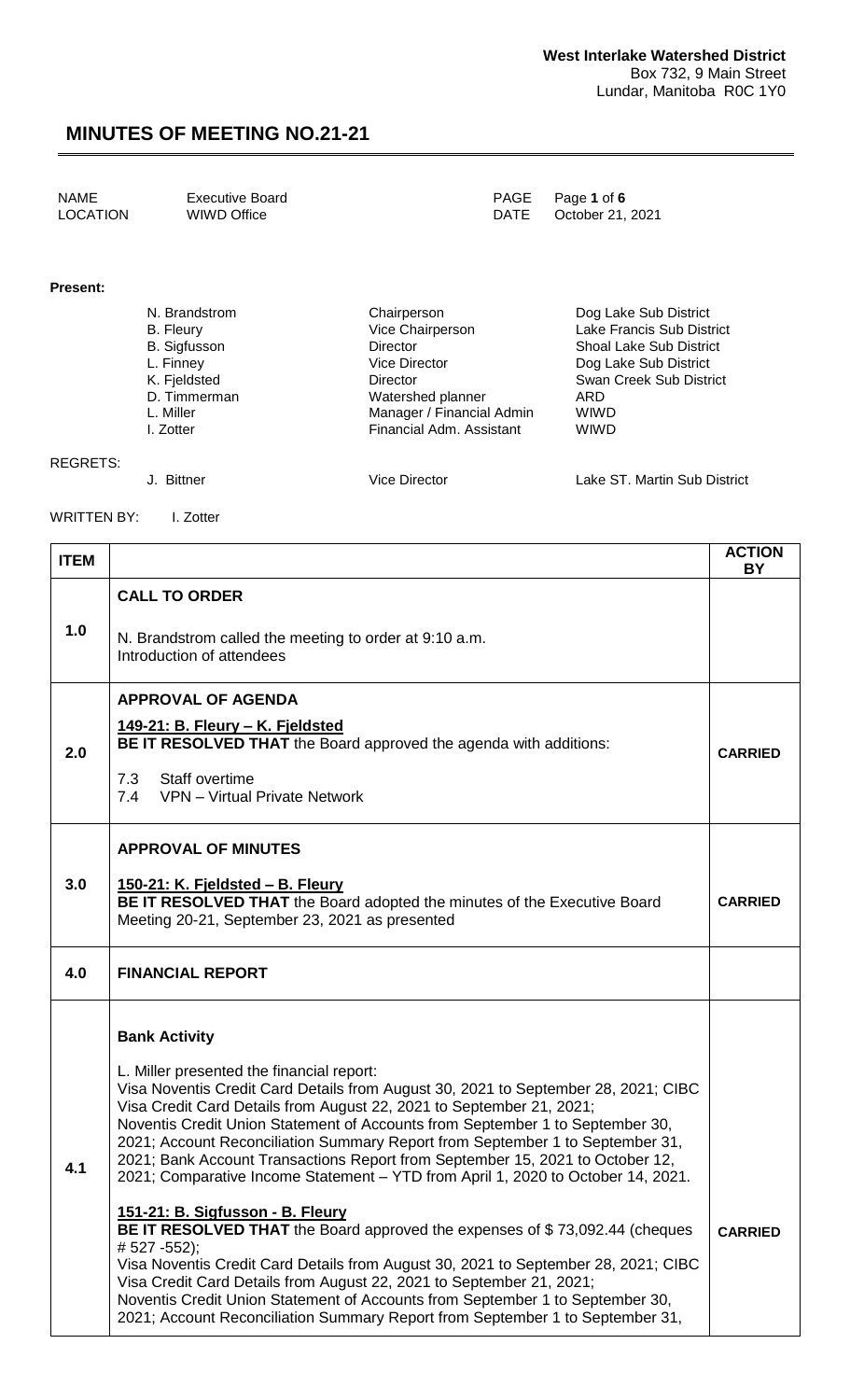| <b>NAME</b><br><b>LOCATION</b> | <b>Executive Board</b><br><b>WIWD Office</b>                                                                                                                                                                                                                                                                                                                                                                                                                                                                                                                                                                                                                                                                                | PAGE<br>DATE | Page 2 of 6<br>October 21, 2021 |  |
|--------------------------------|-----------------------------------------------------------------------------------------------------------------------------------------------------------------------------------------------------------------------------------------------------------------------------------------------------------------------------------------------------------------------------------------------------------------------------------------------------------------------------------------------------------------------------------------------------------------------------------------------------------------------------------------------------------------------------------------------------------------------------|--------------|---------------------------------|--|
|                                | 2021; Bank Account Transactions Report from September 15, 2021 to October 12,<br>2021; Comparative Income Statement - YTD from April 1, 2020 to October 14, 2021.                                                                                                                                                                                                                                                                                                                                                                                                                                                                                                                                                           |              |                                 |  |
| 5.0                            | <b>SUB DISTRICT RECOMMENDATIONS</b><br>Annual General Meeting scheduled for November 18, 2021 at Lake Francis Hall. Staff<br>to follow up with Health Order requirements.                                                                                                                                                                                                                                                                                                                                                                                                                                                                                                                                                   |              |                                 |  |
| 6.0                            | <b>OLD BUSINESS</b>                                                                                                                                                                                                                                                                                                                                                                                                                                                                                                                                                                                                                                                                                                         |              |                                 |  |
| 6.1                            | Southwest Interlake Integrated Watershed Management plan (IWMP)<br>No updates at this time. Suggestion was made to use IWMP funds to promote WIWD<br>and IWMP in West Interlake Region by installing a sign at Ashern Auction Mart.                                                                                                                                                                                                                                                                                                                                                                                                                                                                                         |              |                                 |  |
|                                | <b>Northwest Interlake IWMP</b>                                                                                                                                                                                                                                                                                                                                                                                                                                                                                                                                                                                                                                                                                             |              |                                 |  |
| 6.2                            | D. Timmerman will be overseeing the development of NWIWMP. Next step is to select<br>the Project Management Team (PMT).                                                                                                                                                                                                                                                                                                                                                                                                                                                                                                                                                                                                     |              |                                 |  |
| 6.3                            | <b>Siglunes Project</b><br>The Board presented with: "Lands Branch Documentation for Transfer of Siglunes<br>Creek" project ownership to the WIWD (Signed resolution is required in support og the<br>new ownership if the Watershed District is accepting responsibility), "Original<br>Agreements and Approvals".<br>The Board discussed presented copies of the original Lease Agreement and existing<br>Siglunes Creek project specification and management plan, signed on December 13,<br>1988.<br>The Board Members requested detailed information from Ducks Unlimited Canada<br>(DUC) pertaining to proposed reconstruction work. Further discussion on this subject<br>tabled until more information is received. |              |                                 |  |
| 6.4                            | <b>Policy</b><br>The Board discussed if the WIWD should update the HR Policy and established<br>September 30, 2021 – Day for Truth and Reconciliation – as a statutory holiday.<br>The Day is recognized by the Manitoba Government as a day of observance to<br>encourage reflection and meaningful discussions about impacts of residential schools.<br>September 30 is not a general holiday adopted by the Manitoba Province.<br>The Board decided not to adopt this day as a statutory holiday at current time.                                                                                                                                                                                                        |              |                                 |  |
| 6.5                            | <b>Conservation Trust 2021</b><br>Staff is collecting second soil samples, and scheduling dates for Final Inspections.<br>Claims are being processed on an on-going basis.                                                                                                                                                                                                                                                                                                                                                                                                                                                                                                                                                  |              |                                 |  |
| 6.6                            | <b>GRowing Outcomes in Watershed (GROW)</b><br>Completed projects have been inspected, supporting documentation has been collected<br>and processed on an ongoing basis. GROW funds are in the process of being<br>distributed to landowners.                                                                                                                                                                                                                                                                                                                                                                                                                                                                               |              |                                 |  |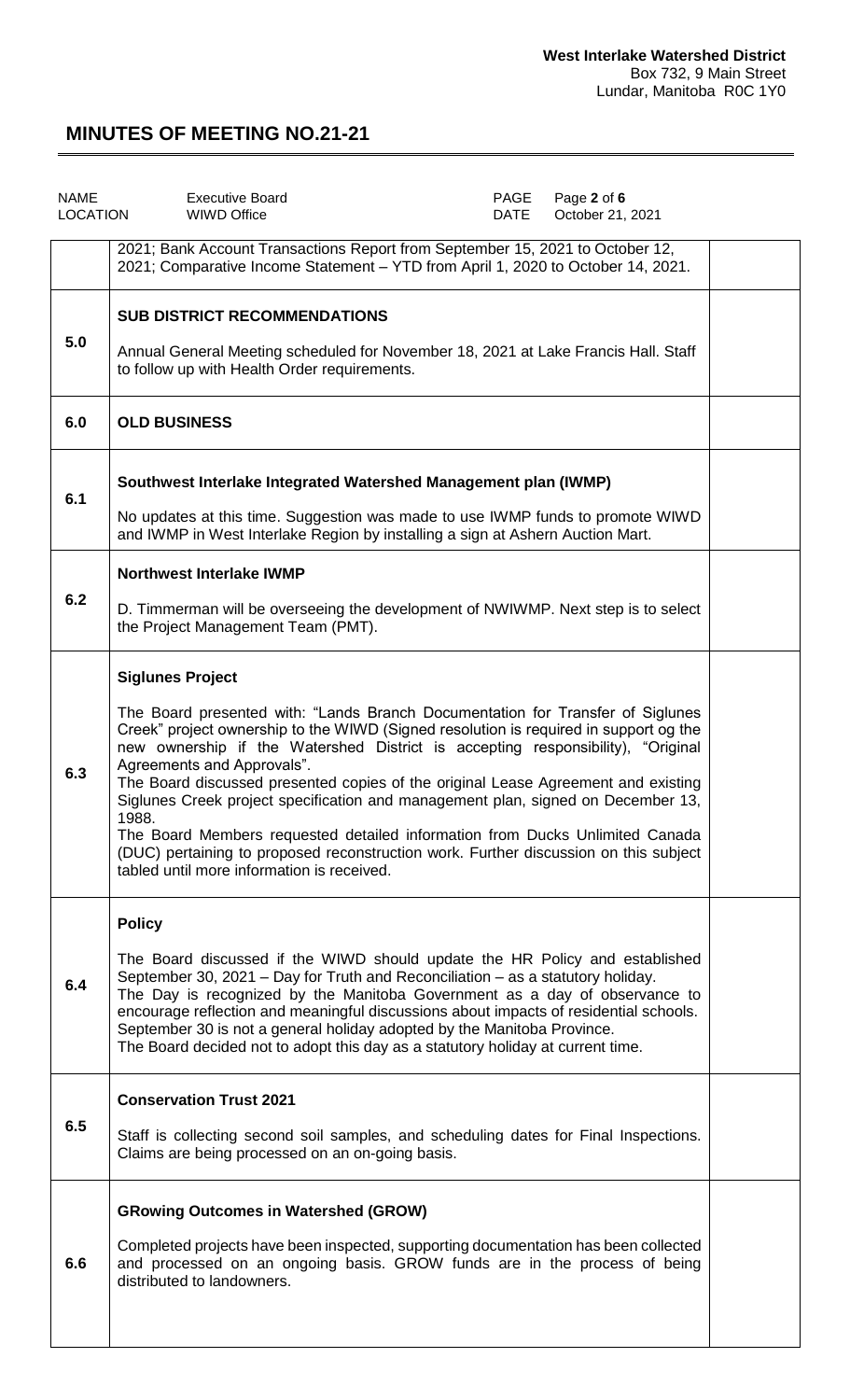| <b>NAME</b><br><b>LOCATION</b> | <b>Executive Board</b><br><b>WIWD Office</b>                                                                                                                                                                                                                                                                                                                                                                                                                                                                                                                                                                                                                                                                                                                                                                                                                                                                    | PAGE<br>DATE | Page 3 of 6<br>October 21, 2021 |                |
|--------------------------------|-----------------------------------------------------------------------------------------------------------------------------------------------------------------------------------------------------------------------------------------------------------------------------------------------------------------------------------------------------------------------------------------------------------------------------------------------------------------------------------------------------------------------------------------------------------------------------------------------------------------------------------------------------------------------------------------------------------------------------------------------------------------------------------------------------------------------------------------------------------------------------------------------------------------|--------------|---------------------------------|----------------|
|                                | 152-21: B. Fleury - K. Fjeldsted<br>BE IT RESOLVED THAT the Board approved the materials for Riparian Fencing that<br>cannot be funded by the GROW Trust Funds will be covered by the WIWD funds for<br>projects in 2021-2022<br>Letter of Interest for the GROW Trust 2022 has been submitted.                                                                                                                                                                                                                                                                                                                                                                                                                                                                                                                                                                                                                 |              |                                 | <b>CARRIED</b> |
| 6.7                            | Ag Action Program / EFP<br>The Riparian Area Restoration and Enhancement Projects approved by the Ag Action<br>Program for \$81,550.00 is in progress. The goal is to erect approximately 7 km of<br>riparian fencing and to install 3 alternative watering systems. One alternative watering<br>system and 2.2 km of riparian fencing at Burnt Lake location has been completed.<br>Two alternative watering systems at Hatchery Drain are installed, fence posts are<br>erected, and fastening the wire is in progress.<br>Intake for new applications for AG Action Program 2022-2023 is open until November<br>5, 2021.<br>WIWD will be submitting two applications.<br>Application for the Riparian Area Enhancement focus area presented to the Board.<br>Requested amount is \$100000<br>Application for the Soil Health Improvement focus area is in the process of<br>development. Requesting \$100000 |              |                                 |                |
| 6.8                            | <b>Winter Watering System Applications</b><br>One applicant completed the project, the system is missing some components.<br>Registered Letter was sent to the applicant informing that all components must be in<br>place before WIWD can issue the payment. The applicant informed the WIWD that the<br>project is not finalized yet. The Board established that the final Due Date to complete<br>the Project is October 31, 2021.                                                                                                                                                                                                                                                                                                                                                                                                                                                                           |              |                                 |                |
| 6.9                            | <b>Green Team and Canada Summer Job</b><br>Green Team funding was exhausted by the end of September. Claim for<br>Reimbursement is submitted.                                                                                                                                                                                                                                                                                                                                                                                                                                                                                                                                                                                                                                                                                                                                                                   |              |                                 |                |
| 6.10                           | <b>MAW Convention</b><br>Emails with information pertaining to MAW Convention sent to all members. Rooms<br>are reserved. Seven representatives from the WIWD are registered up to date.                                                                                                                                                                                                                                                                                                                                                                                                                                                                                                                                                                                                                                                                                                                        |              |                                 |                |
| 6.11                           | <b>Tree Program</b><br>WIWD received over 200 applications up to date. Applications are being processed on<br>an ongoing basis.                                                                                                                                                                                                                                                                                                                                                                                                                                                                                                                                                                                                                                                                                                                                                                                 |              |                                 |                |
| 6.12                           | <b>WIWD Annual General Meeting (AGM)</b><br>AGM is scheduled for November 18, 2021 at 7:00 p.m. at Lake Francis Hall.<br>Staff provided Sub District Chairs with contact phone numbers. Chairs initiated phone<br>calls to sub districts members and invited them to attend the AGM.<br>The Executive Meeting will take place at 3:30 p.m. at Lake Francis Hall.                                                                                                                                                                                                                                                                                                                                                                                                                                                                                                                                                |              |                                 |                |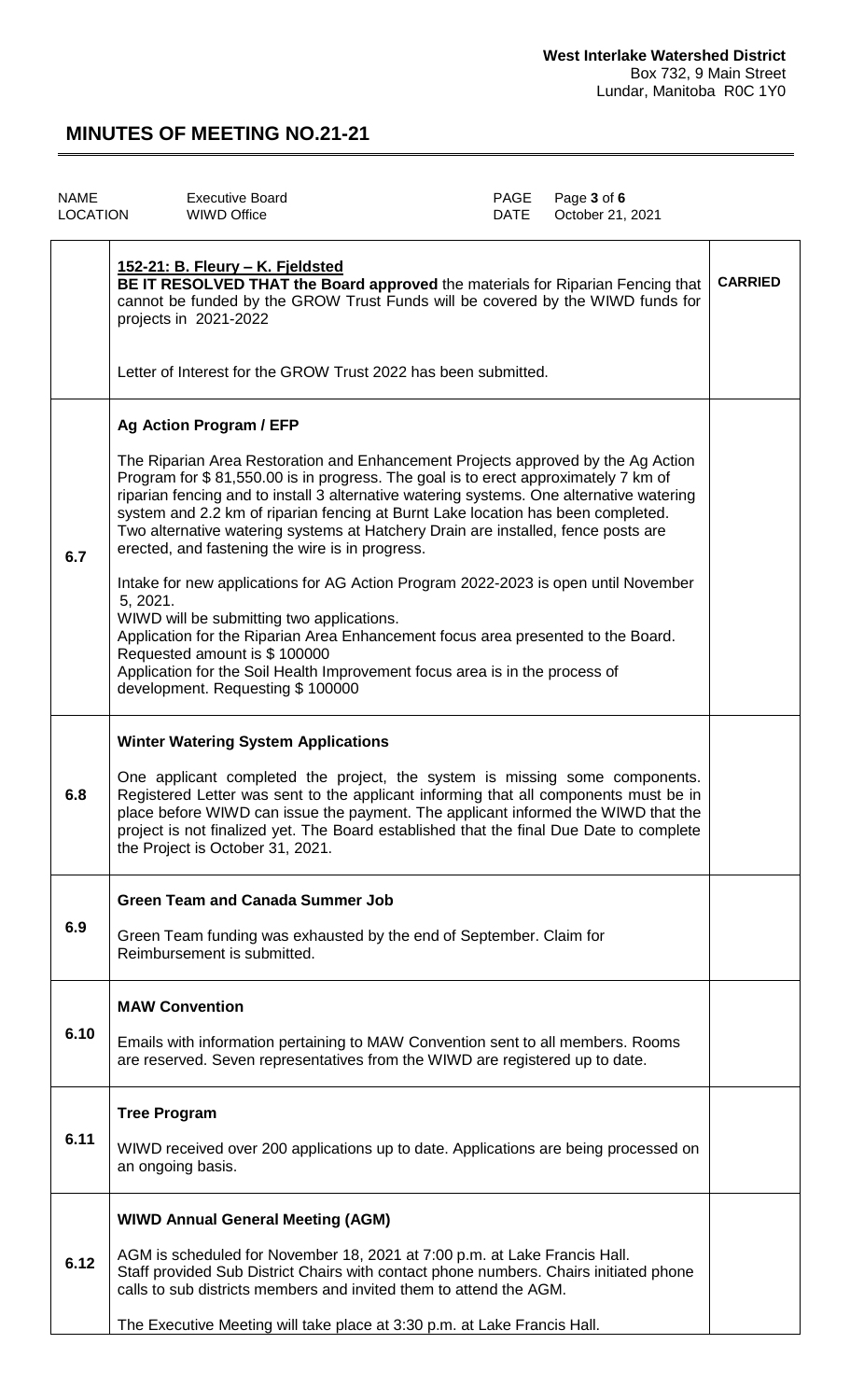| <b>NAME</b><br><b>LOCATION</b> | <b>Executive Board</b><br><b>WIWD Office</b>                                                                                                                                                                                                                                                                                                                                                                                                                                                                                                                                                                                                                                  | PAGE<br><b>DATE</b> | Page 4 of 6<br>October 21, 2021 |  |
|--------------------------------|-------------------------------------------------------------------------------------------------------------------------------------------------------------------------------------------------------------------------------------------------------------------------------------------------------------------------------------------------------------------------------------------------------------------------------------------------------------------------------------------------------------------------------------------------------------------------------------------------------------------------------------------------------------------------------|---------------------|---------------------------------|--|
| 6.13                           | <b>Oak Hammock Marsh</b><br>Staff contacted the schools and established that there is interest among the majority<br>of schools in the district for the Ecovan programming.<br>Oak Hammock Marsh will contact the schools to schedule presentations.                                                                                                                                                                                                                                                                                                                                                                                                                          |                     |                                 |  |
| 6.14                           | <b>Relay Education</b><br>WIWD applied for wage subsidy to the RELAY EDUCATION. RELAY EDUCATION<br>Green Careers Program provides funds in partnership with the Department of Natural<br>Resources Science and Technology Internship Program (STIP) as part of the Youth<br><b>Employment Strategy.</b><br>Request for funds has been preapproved. WIWD signed the Contribution Agreement.                                                                                                                                                                                                                                                                                    |                     |                                 |  |
| 6.15                           | Fish and Wildlife Enhancement Fund (FWEF) - Letter of Interest (LOI)<br>The call for the Fish and Wildlife Enhancement Fund (FWEF) Letters of Interest for the<br>Spring 2022 intake is open.<br>FWEF provides funding to organizations supporting the enhancement of fish and<br>wildlife initiatives. The deadline for Letter of Interest submission is October 28, 2021.<br>M. Lowdon provided update on proposed projects and locations.<br>The Board discussed possible projects and agreed to submit LOI for 3 to 5 projects at<br>the following locations:<br>- Beardy Creek<br>- Basket River<br>- Steep Rock<br>- Nina Lake<br>- Hatchery Drain<br>- Lake St. Martin |                     |                                 |  |
| 7.0                            | <b>NEW BUSINESS</b>                                                                                                                                                                                                                                                                                                                                                                                                                                                                                                                                                                                                                                                           |                     |                                 |  |
| 7.1                            | Letters to the RMs to support MAW Conference<br>Suggestion was made to approach RMs and to ask them to provide Letters of Support<br>for the MAW Convention.                                                                                                                                                                                                                                                                                                                                                                                                                                                                                                                  |                     |                                 |  |
| 7.2                            | <b>Well Sealing</b><br>WIWD received an application to seal a flowing well. Received Quote exceeded \$<br>1000. Staff to discuss payment plan with applicant.<br>Board Member will visit the site to observe the flowing well and will report on it at next<br><b>Executive Meeting.</b>                                                                                                                                                                                                                                                                                                                                                                                      |                     |                                 |  |
| 7.3                            | <b>Staff Overtime</b><br>With the increased work load some overtime may be accumulated by staff. Overtime<br>will be accepted by the Board as needed.<br>Staff to explore "Benefit Package" options for the permanent employees.                                                                                                                                                                                                                                                                                                                                                                                                                                              |                     |                                 |  |
| 7.4                            | <b>VPN - Virtual Private Network</b><br>Due to different circumstances and demands at workplace, the Board is exploring an<br>option of VPN installation.                                                                                                                                                                                                                                                                                                                                                                                                                                                                                                                     |                     |                                 |  |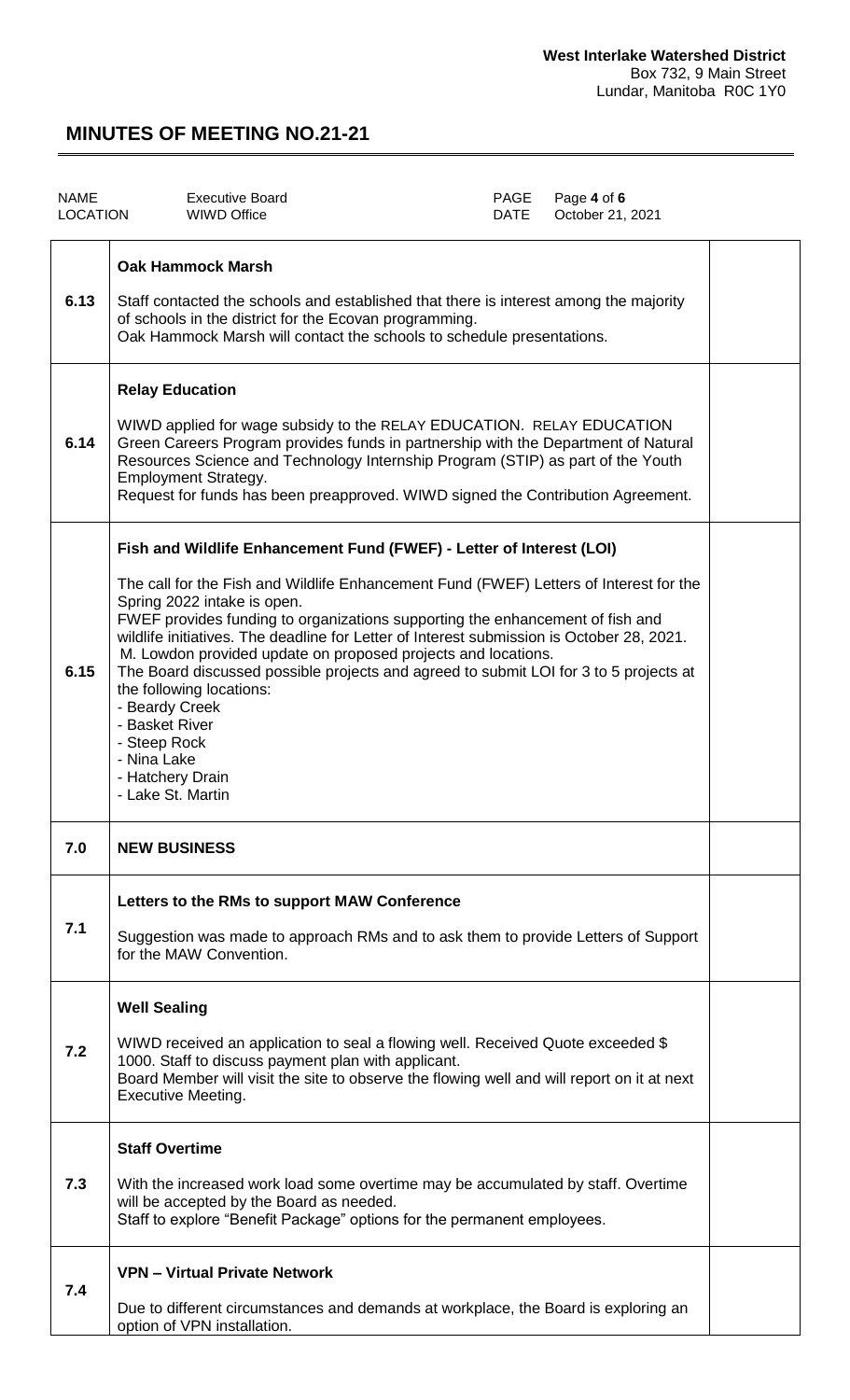| <b>NAME</b><br><b>LOCATION</b> | PAGE<br>Page 5 of 6<br><b>Executive Board</b><br>October 21, 2021<br><b>WIWD Office</b><br>DATE                                                                                                                                    |                |
|--------------------------------|------------------------------------------------------------------------------------------------------------------------------------------------------------------------------------------------------------------------------------|----------------|
|                                | The Board discussed possible options and decided that to assign the VPN set up to<br>G. Morden, who previously provided IT services to the WIWD on multiple occasions.<br>Staff to present quote at next Executive Meeting.        |                |
|                                | 153-21: B. Fleury - B. Sigfusson<br>BE IT RESOLVED THAT the Board approved to set up a Virtual Private Network<br>pending quotes on installation and identified monthly fee.                                                       | <b>CARRIED</b> |
| 8.0                            | <b>REPORTS</b>                                                                                                                                                                                                                     |                |
| 8.1                            | Chairperson<br>Brief verbal update                                                                                                                                                                                                 |                |
| 8.2                            | <b>MAW Rep Report</b><br>Brief verbal update.                                                                                                                                                                                      |                |
| 8.3                            | <b>Manager Report</b><br>Brief verbal update.                                                                                                                                                                                      |                |
| 8.4                            | <b>Watershed Planner Report</b><br>Provincial update is on file at the office.                                                                                                                                                     |                |
| 9.0                            | <b>IN CAMERA DISCUSSION</b><br>N/A                                                                                                                                                                                                 |                |
| 10.0                           | <b>CORRESPONDENCE</b><br>$\triangleright$ Water Availability and Drought Conditions Report – September 2021;<br>$\triangleright$ Lake Manitoba and Lake St. Martin outlet channels project. Progress Report -<br>Fall 2021 update; |                |
|                                | <b>NEXT MEETING:</b>                                                                                                                                                                                                               |                |
| 11.0                           | <b>November 18, 2021</b><br>3:30 P.M.<br><b>Lake Francis Hall</b>                                                                                                                                                                  |                |
| 12.0                           | <b>ADJOURNMENT</b><br>154-21: B. Sigfusson - L. Finney<br>BE IT RESOLVED THAT we adjourn at 11:25 a.m.                                                                                                                             | <b>CARRIED</b> |
|                                | These minutes are the writer's best interpretation of discussions held during the<br>meeting. Please inform the writer of any noteworthy omissions or errors                                                                       |                |